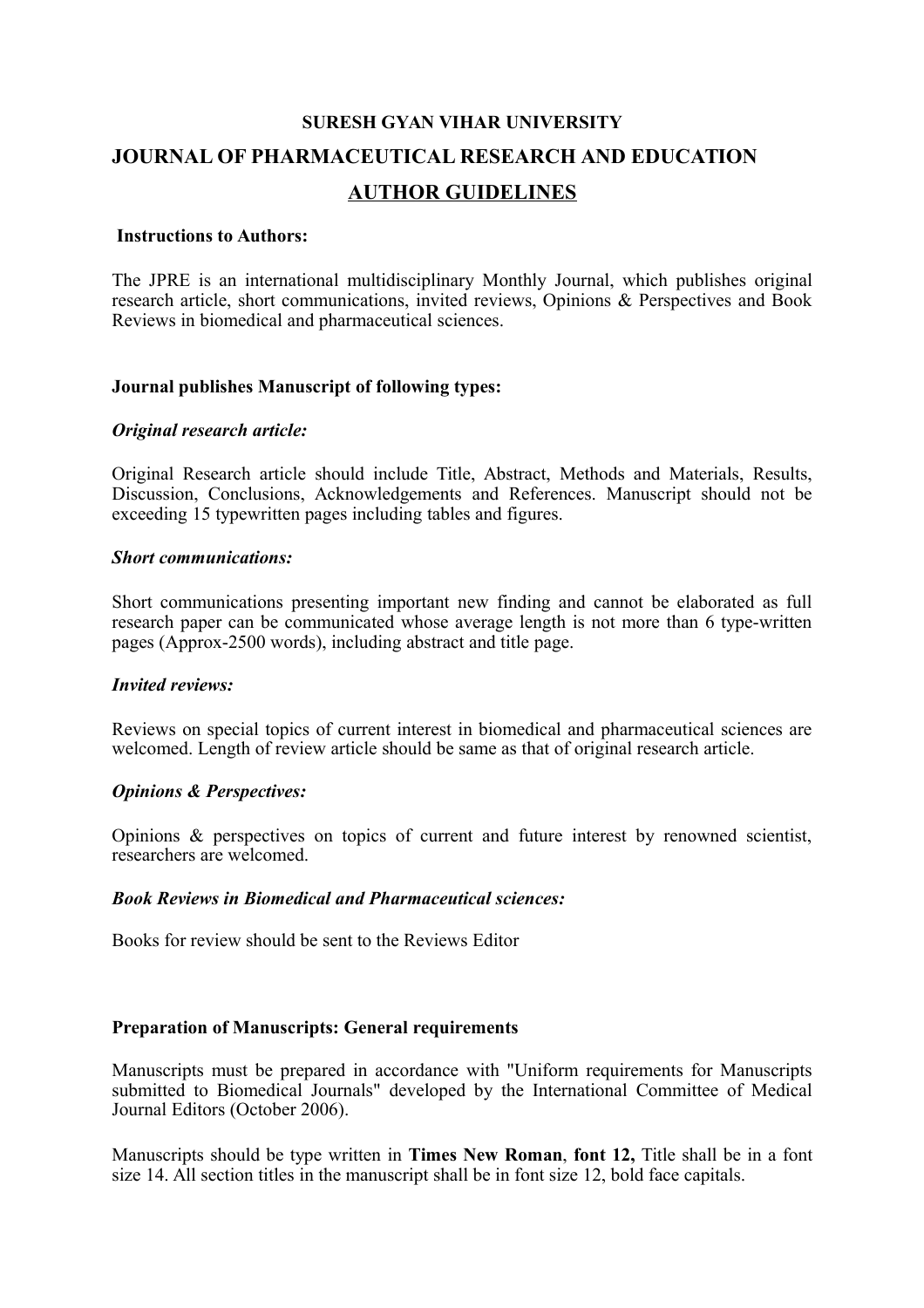Subtitles in each section shall be in font size 12, bold face lower case followed by a colon. Double spacing all portions of the manuscript— including the title page, abstract, text, acknowledgments, references, individual tables, and legends—and **margins 2.5 cm** each side. Authors should number all of the pages of the manuscript consecutively, beginning with the title page.

Authors, in their cover letter to the Editor, should clearly mention whether the manuscript shall be considered as a original Research article, Short Communication or Review Article and also confirm that the manuscript has not been submitted to any other Journal for publication. Authors publishing results from *in vivo* experiments involving animals or humans should state whether due permission for conduction of these experiments was obtained, from the relevant ethics committees, in the Materials and Methods section.

## *Ethics*

For animal and clinical experiment**s** – There must be a clear statement while submitting that, investigations using experimental animals were conducted in accordance with the internationally accepted principles for laboratory animal use and care as found in for example the European Community guidelines (EEC Directive of 1986; 86/609/EEC) or the US guidelines (NIH publication #85-23, revised in 1985). Investigations with human subjects must state that the research followed guidelines of the Declaration of Helsinki and Tokyo for humans, and was approved by the institutional human experimentation committee or equivalent, and that informed consent was obtained. For reports of randomized, controlled trials, authors should refer to the CONSORT statement. This guideline provides a set of recommendations comprising a list of items to report and a patient flow diagram.

Evidence for approval by a local Ethics Committee (for both human as well as animal studies) must be supplied by the authors on demand. Animal experimental procedures should be as humane as possible and the details of anesthetics and analgesics used should be clearly stated. The ethical standards of experiments must be in accordance with the guidelines provided by the CPCSEA (animal) and ICMR (human). The journal will not consider any paper which is ethically unacceptable. A statement on ethics committee permission and ethical practices must be included in all research articles under the Materials and Methods' section.

# **Preparation of Manuscripts: Original Research Article**

Original research article should be divided into the following sections:

- **Title page**
- **Abstract**
- **Introduction**
- **Methods**
- **Results**
- **Discussion**
- **Acknowledgement**
- **References**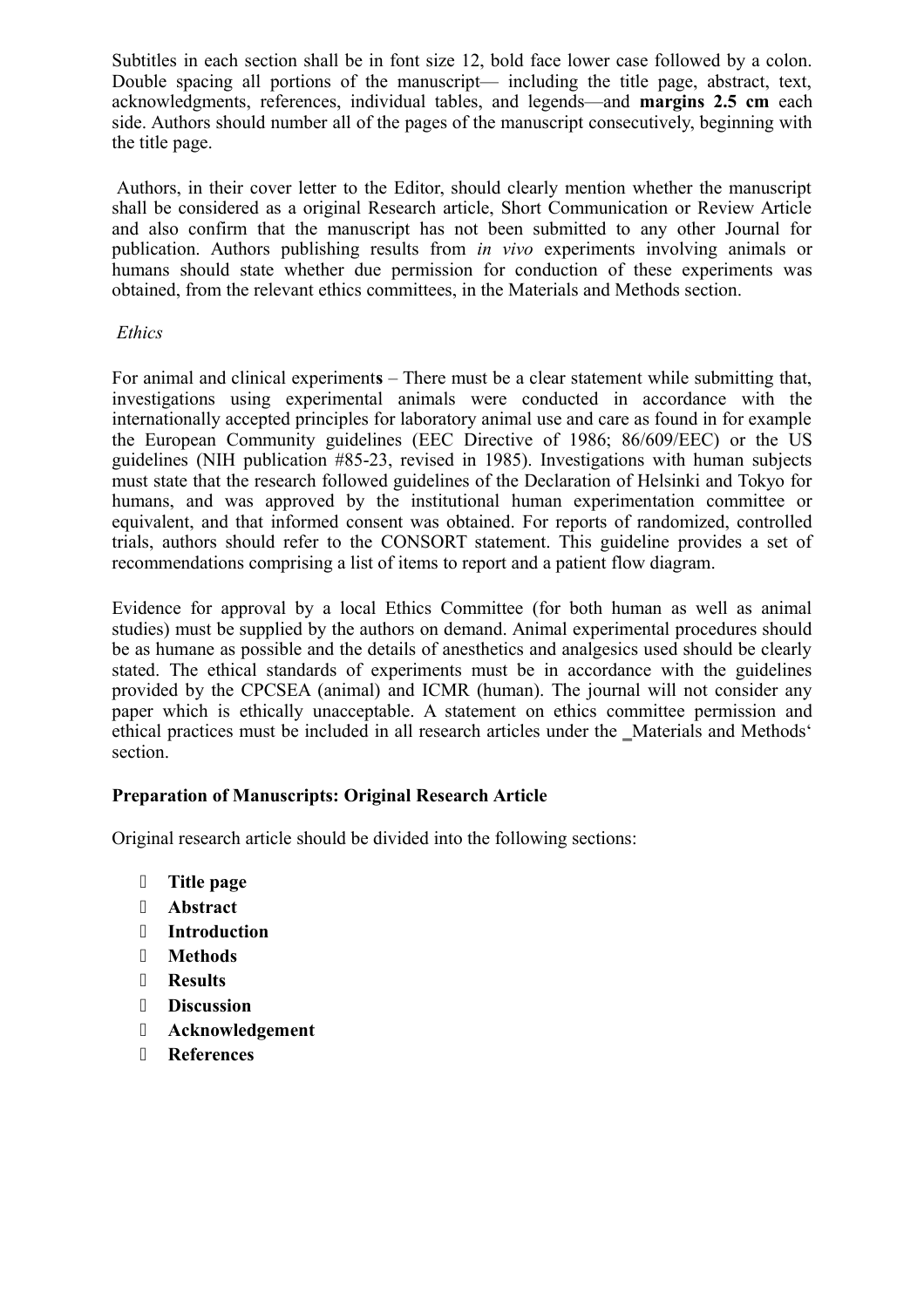# *Title Page*

The title page should have the following information:

1. Article title. Concise titles are easier to read than long, convoluted ones. Titles that are too short may, however, lack important information, such as study design (which is particularly important in identifying randomized, controlled trials). Authors should include all information in the title that will make electronic retrieval of the article both sensitive and specific.

2. Authors' names and institutional affiliations. Some journals publish each author's highest academic degree(s), while others do not.

3. The name of the department(s) and institution(s) to which the work should be attributed.

- 4. Disclaimers, if any.
- 5. Contact information for corresponding authors.

The name, mailing address, telephone and fax numbers, and e-mail address of the author responsible for correspondence about the manuscript (the —corresponding author:  $\Box$  this author may or may not be the  $-\frac{1}{2}$  for the integrity of the study).

- 7. Source(s) of support in the form of grants, equipment, drugs, or all of these.
- 8. A running head.
- 9. The number of figures and tables.

## *Conflict-of-Interest Notification*

To prevent the information on potential conflicts of interest from being overlooked or misplaced, it needs to be part of the manuscript. However, it should also be included on a separate page or pages immediately following the title page.

## *Abstract*

The abstract should follow the title page. It should provide the context or background for the study and should state the study's purpose, basic procedures (selection of study subjects or laboratory animals, observational and analytical methods), main findings (giving specific effect sizes and their statistical significance, if possible), and principal conclusions. It should emphasize new and important aspects of the study or observations. Articles on clinical trials should contain abstracts that include the items that the CONSORT group has identified as essential (www.consort-statement.org/?\_1190).

## *Introduction*

Provide a context or background for the study (that is, the nature of the problem and its significance). State the specific purpose or research objective of, or hypothesis tested by, the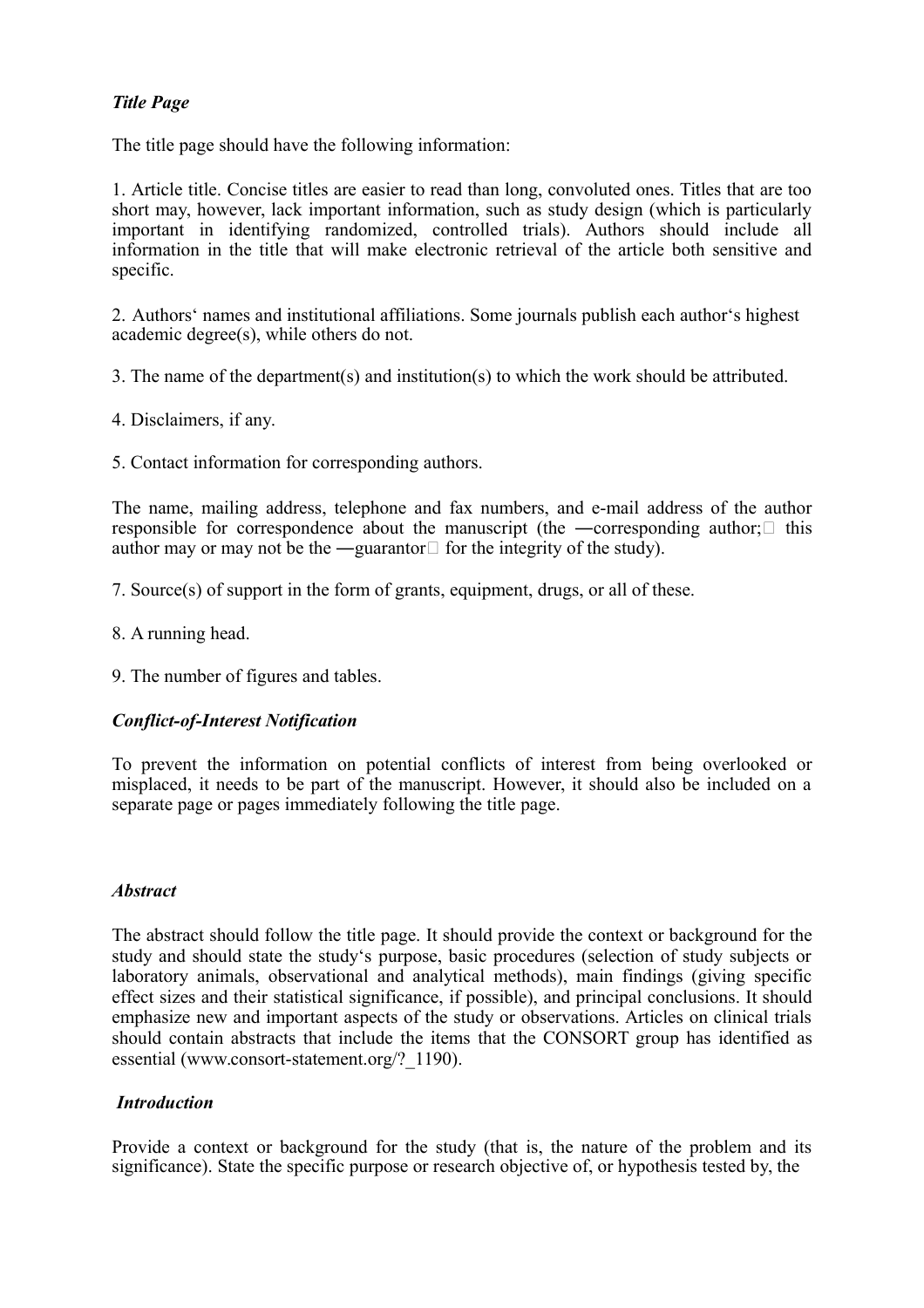study or observation; the research objective is often more sharply focused when stated as a question. Both the main and secondary objectives should be clear, and any prespecified subgroup analyses should be described. Provide only directly pertinent references, and do not include data or conclusions from the work being reported.

# *Methods*

The Methods section should include only information that was available at the time the plan or protocol for the study was being written; all information obtained during the study belongs in the Results section.

## *Selection and Description of Participants*

Describe your selection of the observational or experimental participants (patients or laboratory animals, including controls) clearly, including eligibility and exclusion criteria and a description of the source population. The guiding principle should be of clarity about how and why a study was done in a particular way.

#### *Technical Information*

Identify the methods, apparatus (give the manufacturer's name and address in parentheses), and procedures in sufficient detail to allow others to reproduce the results. Give references to established methods, including statistical methods (see below); provide references and brief descriptions for methods that have been published but are not well-known; describe new or substantially modified methods, give the reasons for using them, and evaluate their limitations. Identify precisely all drugs and chemicals used, including generic name(s), dose(s), and route(s) of administration.

Authors submitting review manuscripts should include a section describing the methods used for locating, selecting, extracting, and synthesizing data. These methods should also be summarized in the abstract.

## *Statistics*

Describe statistical methods with enough detail to enable a knowledgeable reader with access to the original data to verify the reported results. When possible, quantify findings and present them with appropriate indicators of measurement error or uncertainty (such as confidence intervals). Avoid relying solely on statistical hypothesis testing, such as *P* values, which fail to convey important information about effect size. References for the design of the study and statistical methods should be to standard works when possible (with pages stated). Define statistical terms, abbreviations, and most symbols. Specify the computer software used.

## *Results*

Present your results in logical sequence in the text, tables, and illustrations, giving the main or most important findings first. Do not repeat all the data in the tables or illustrations in the text; emphasize or summarize only the most important observations. Extra or supplementary materials and technical detail can be placed in an appendix where they will be accessible but will not interrupt the flow of the text, or they can be published solely in the electronic version of the journal.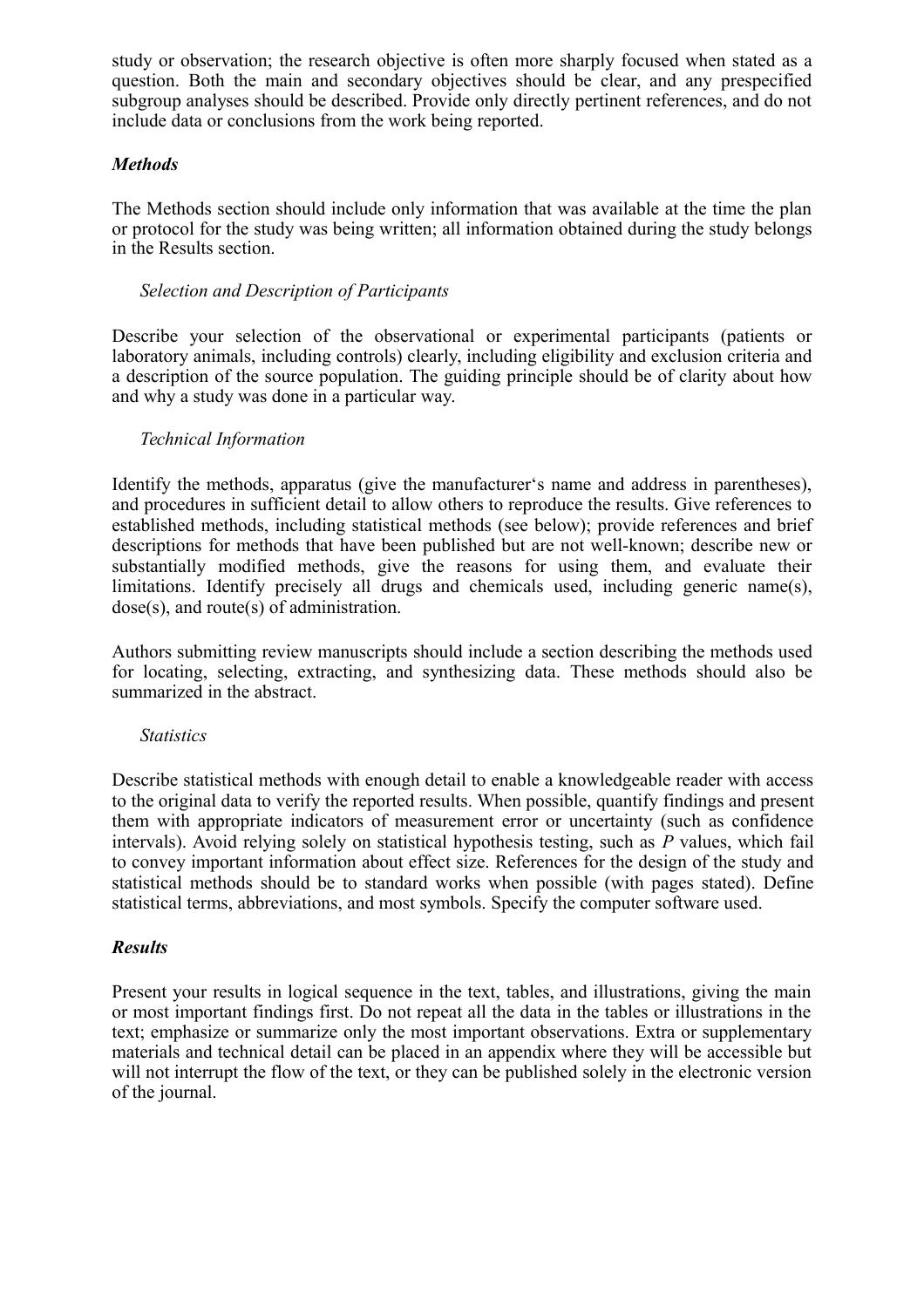When data are summarized in the Results section, give numeric results not only as derivatives (for example, percentages) but also as the absolute numbers from which the derivatives were calculated, and specify the statistical methods used to analyze them. Restrict tables and figures to those needed to explain the argument of the paper and to assess supporting data.

# *Discussion*

Emphasize the new and important aspects of the study and the conclusions that follow from them. Do not repeat in detail data or other information given in the Introduction or the Results section. For experimental studies, it is useful to begin the discussion by summarizing briefly the main findings, then explore possible mechanisms or explanations for these findings, compare and contrast the results with other relevant studies, state the limitations of the study, and explore the implications of the findings for future research and for clinical practice. Link the conclusions with the goals of the study but avoid unqualified statements and conclusions not adequately supported by the data. In particular, avoid making statements on economic benefits and costs unless the manuscript includes the appropriate economic data and analyses.

# *References*

*General Considerations Related to References*

Small numbers of references to key original papers often serve as well as more exhaustive lists, particularly since references can now be added to the electronic version of published papers, and since electronic literature searching allows readers to retrieve published literature efficiently.

Information from manuscripts submitted but not accepted should be cited in the text as  $-\mu$ unpublished observations  $\Box$  with written permission from the source.

Avoid citing a —personal communication  $\Box$  unless it provides essential information not available from a public source, in which case the name of the person and date of communication should be cited in parentheses in the text.

# *Reference Style and Format*

Authors should consult NLM's Citing Medicine for information on its recommended formats for a variety of reference types. References should be numbered consecutively in the order in which they are first mentioned in the text. Identify references in text, tables, and legends by Arabic numerals in parentheses. References cited only in tables or figure legends should be numbered in accordance with the sequence established by the first identification in the text of the particular table or figure. The titles of journals should be abbreviated according to the style used in the list of Journals Indexed for MEDLINE, posted by the NLM on the Library's Web site.

## **For quick review of style authors can use following referencing format**

1. Davidoff F, for the CSE Task Force on Authorship. Who's the author? Problems with biomedical authorship, and some possible solutions. Science Editor. 2000; 23:111-9.

2. Yank V, Rennie D. Disclosure of researcher contributions: a study of original research articles in *The Lancet*. Ann Intern Med. 1999;130:661-70.